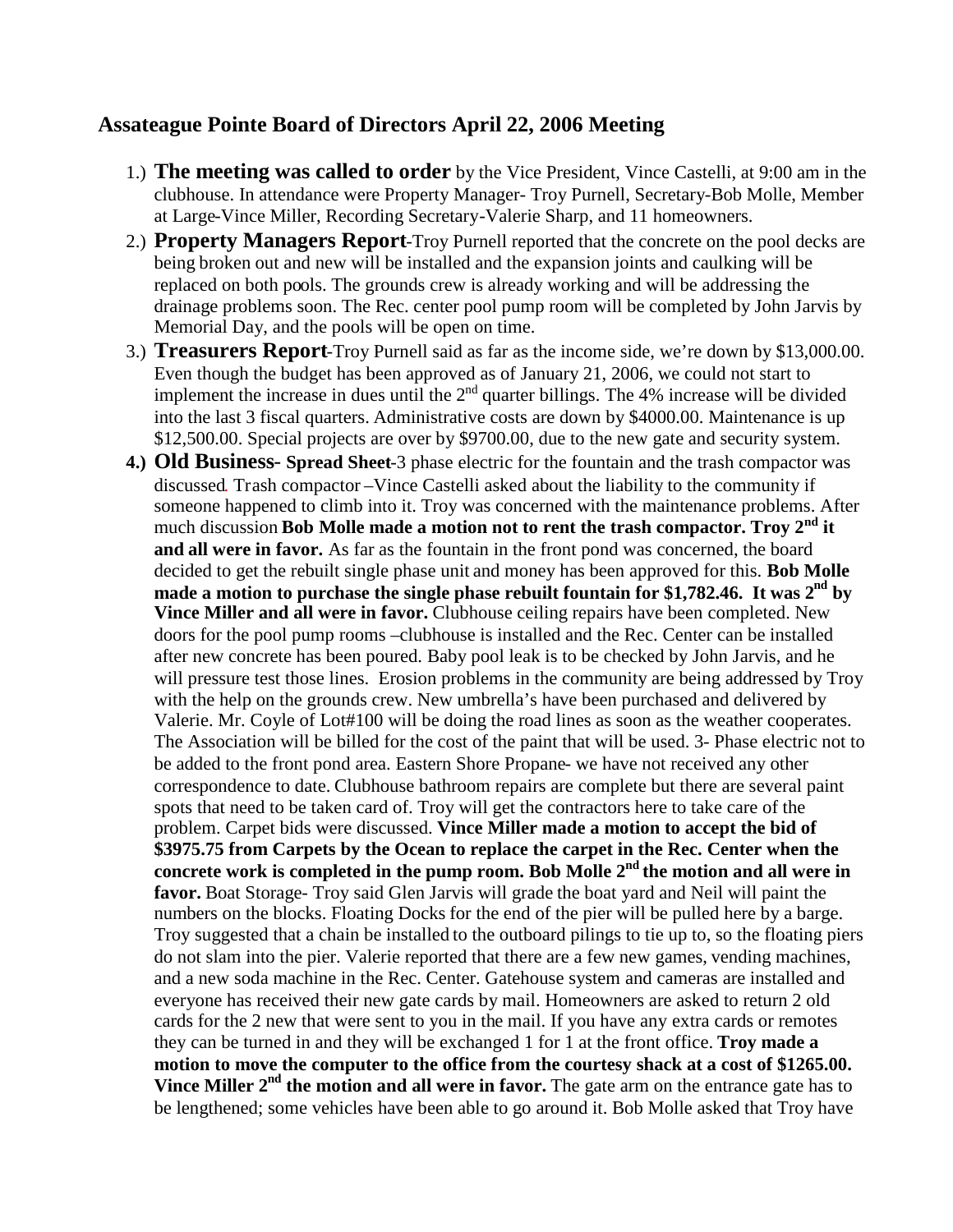another meeting with the courtesy personnel to discuss the gate cards. When the gate personnel open the gate, the card reader does not register the homeowner. The purpose was to regulate this to help secure our community. Pool contract bids were discussed **and a motion was made by Vince Castelli to accept the pool bid from Atlantic Pool for \$36,700.00 with the stipulation that they give us the \$25.00 an hour penalty fee if the pools are closed due to no lifeguards or chlorine problems. It was 2nd by Vince Miller and all were in favor**. **Elections-3 positions are open.** Candidates are asked to turn in their Bio's to Valerie in the front office. The election will be held at the annual meeting on July 8, 2006

- **5.) New Business**: Bob Molle asked if the flags by the front entrance could be put back up. Valerie told him that they were not up because the tree needs to be trimmed because it shredded the last one. She needs a bucket truck to reach it. When Frick electric has to do the lights she will have them do the flags. Vince Miller said all the new signs for the gate system and trash have been put up.
	- **A.) Rentals and pets-** A homeowner is advertising that renters can bring pets, in his ad. The board made the decision and was passed and it is stated on the back of the map and on the website under general rules that NO PETS are allowed if you are not a homeowner. **Valerie will contact the HOA attorney for the legality of a board of Directors general rule.**
	- **B.) Next Meeting- July 8, 2006 Annual Meeting.**
- **6.) Committees;**
	- **A.)** Beautification-Vince Castelli said Carl wasn't here because of a back operation but he will be here for the Community work day on April 29, 2006. Vince will call Carl about what shrubs have to be ordered.
	- **B.)** Budget-Elaine Galeone-Lot#447 asked why the dues were \$255.00, shouldn't it be \$252.00? Troy will ask the accountant.
	- **C.)** Events- Vince Castelli can not do the campfire; he will contact Ed Brunno to see if he will chair this event.
	- **D.)** ECC- Inspections are scheduled to begin on May 1, 2006

## **7.) Open Discussion:**

## **Vince Castelli would like to thank Lucille Smith for chairing the Easter Egg coloring and Egg Hunt again this year, and to everyone who helped her with this event. It was a big Success and there were very favorable responses from homeowners.**

**Bill Landano-Lot#228** had a question regarding the new gate cards. He asked that, if the card was rubbed against other credit cards or keys would it still be able to be read. Bob Molle said that would not be a problem. The other comment was that the other night Bill's daughter was walking the dog and wanted to come back into the community and was talked to by the courtesy personnel. Bill wanted everyone to know that he was happy that she was questioned and then allowed to continue to the residence. Bill also suggested the pledge of allegiance at the start of each meeting. He donated an American flag. The board agreed with the suggestion.

**Andy Lapinski-Lot#408-** addressed the board to see if we should erect a pole by the new front gate card reader so no one hits it.

**Joyce Hudson-**Lot#184 had a question concerning the remotes. She would like Valerie to put an announcement in the next newsletter stating that it was a **Board decision to turn in a remote for a card. She also wants another announcement about the 10 minute delay on the**